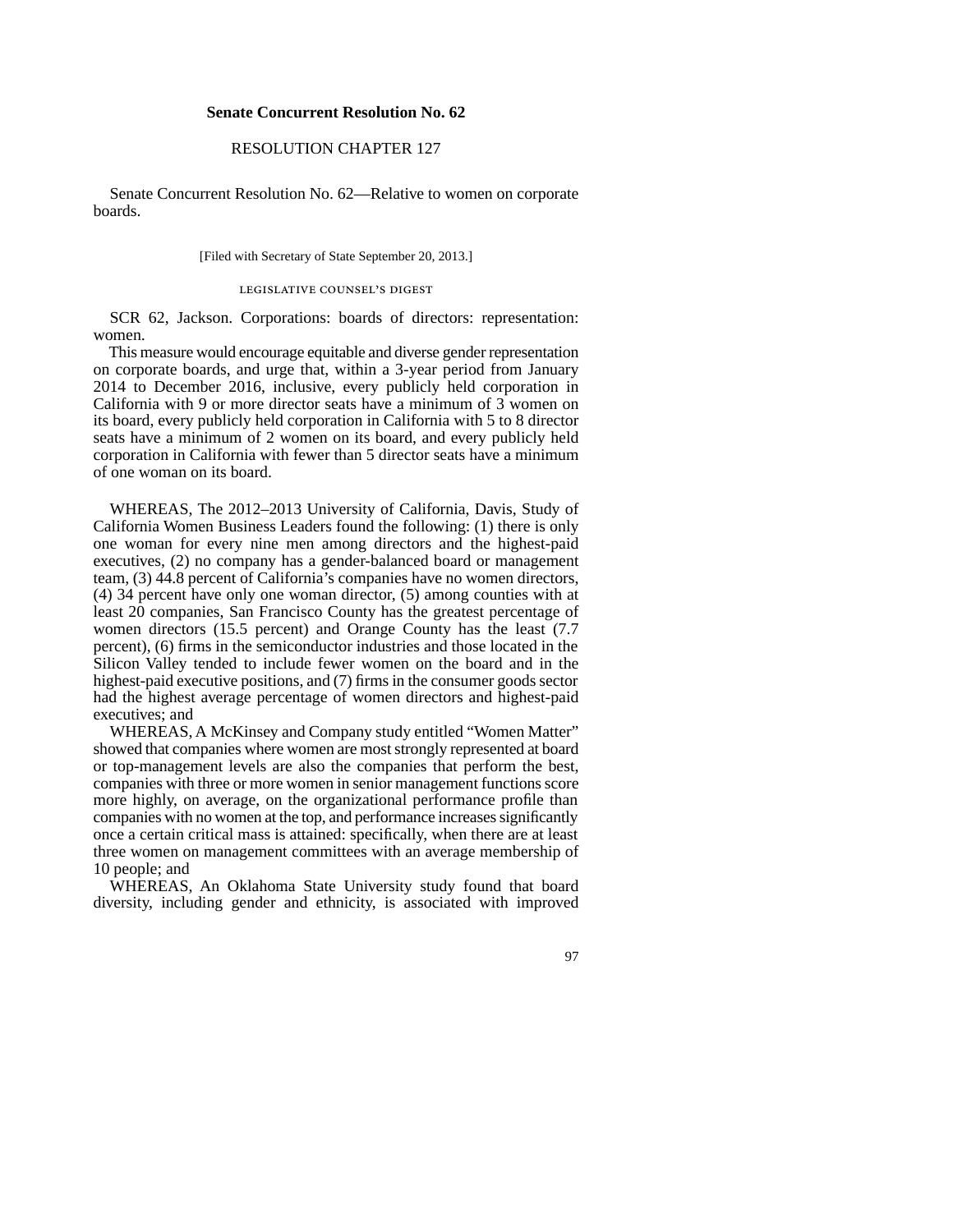financial value and that study also found that a significant positive relationship between the fraction of women or minorities on the board and firm value; and

WHEREAS, A report entitled "Women Directors on Corporate Boards" found that gender diversity on corporate boards contributes to more effective corporate governance and to positive governance outcomes through a variety of board processes as well as through individual interactions; that women directors contribute to important firm-level outcomes as they play direct roles as leaders and mentors, as well as indirect roles as symbols of opportunity for other women, and inspire those women to achieve and stay with their firms, and that more recognition is needed for the valuable contribution of women directors to firm value; and

WHEREAS, Credit Suisse conducted a six-year global research study, commencing in 2006, of more than 2,000 companies worldwide that showed that women on boards improve business performance by key metrics, including stock performance, as demonstrated by the fact that companies with a market capitalization of more than \$10 billion, whose boards have women, outperformed shares of comparable businesses with all-male boards by 26 percent; and

WHEREAS, The Credit Suisse report included the following findings: (1) there has been a greater correlation between stock performance and the presence of women on a board since the financial crisis in 2008, (2) companies with women on their boards significantly outperformed others when the recession occurred, (3) companies with women on their boards tend to be somewhat risk averse and carry less debt, on average, and (4) net income growth for companies with women on their boards averaged 14 percent over a six-year period, compared with 10 percent for those with no women directors; and

WHEREAS, According to the study entitled "Women Directors on Corporate Boards: From Tokenism to Critical Mass" and a report entitled, "Critical Mass on Corporate Boards: Why Three or More Women Enhance Governance," attaining critical mass, going from one or two women directors to at least three women directors, creates an environment where women are no longer seen as outsiders and are able to influence the content and process of board discussions more substantially, and boards of directors need to have at least three women to enable them to interact and exercise an influence on the working style, processes, and tasks of the board, in turn positively affecting the level of organizational innovation within the firm; now, therefore, be it

*Resolved by the Senate of the State of California, the Assembly thereof concurring,* That the Legislature acknowledges that the body of evidence to date concludes that companies perform better when their boards and executive leadership include women, and that the State of California has a significant stake in both protecting the shareholders of publicly traded companies, as well as setting policies that enable them to perform better; and be it further

97